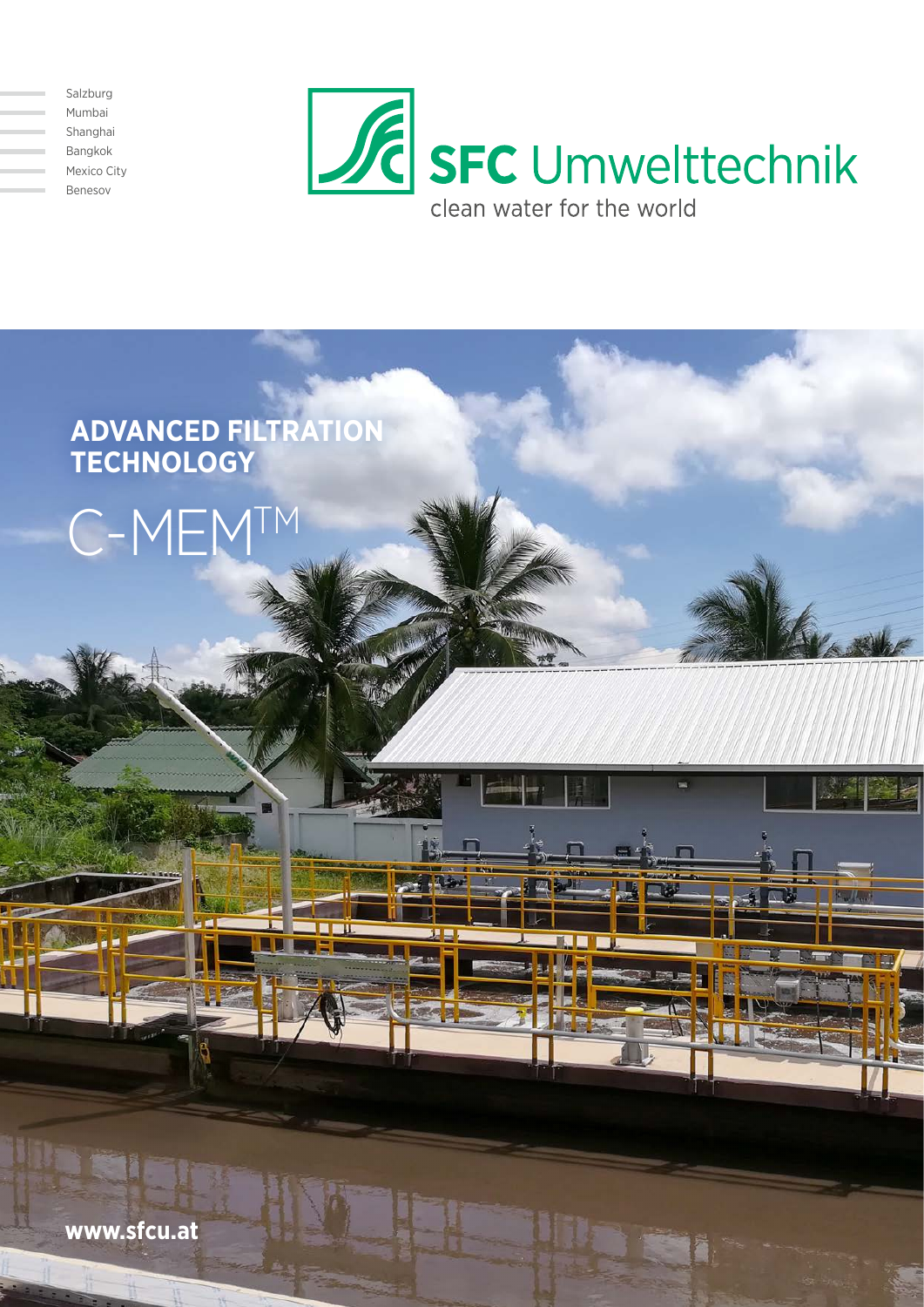

# INNOVATIVE MEMBRANE TECHNOLOGY

# **WATER & WASTEWATER TREATMENT**

**SFC** is a specialized company for process technologies in the field of water and wastewater treatment.

Typical clients are municipalities, industry (biomass heating plants, paper, food, beverage, chemical) and general contractors. Main business activities are consulting and design and supply of process technology, equipment, EPC and turn-key contracting.

#### **APPLICATIONS**

- **p** Membrane bioreactor (C-MEM MBR)
- **p** Membrane moving bed biofilm reactor (C-MEM MBBR)
- **p** Landfill leachate
- **p** Grey and rain water treatment
- **p** Pre-treatment before RO
- **p** Elimination of turbidity, algae, bacteria and viruses (Fe, Mn, As with pre-oxidation process)
- $\Box$  Ground and surface water treatment
- $\blacksquare$  Water reuse
- pp Elimination of *Cryptosporidia* and *Giardia*
- **p** Wastewater disinfection
- $\Box$  Package plants for households and for smaller villages
- $\Box$  Mobile water treatment plants
- $\Box$  Emergency supply package
- pp Gravity driven membrane filtration (C-MEM Zero) without electric power consumption

#### **THE C-MEMTM PROCESS**

The characteristic of the **C-MEMTM** process is the use of immersed organic hollow fibre membranes for ultrafiltration. The hollow fibres are wound around a carrier cartridge and arranged in bundles.

The cartridge protects the the hollow fibres, allows a very high packing density and results in a very efficient air-scour cleaning of membranes inside. They are combined in modules with air scour and filtrate connections.

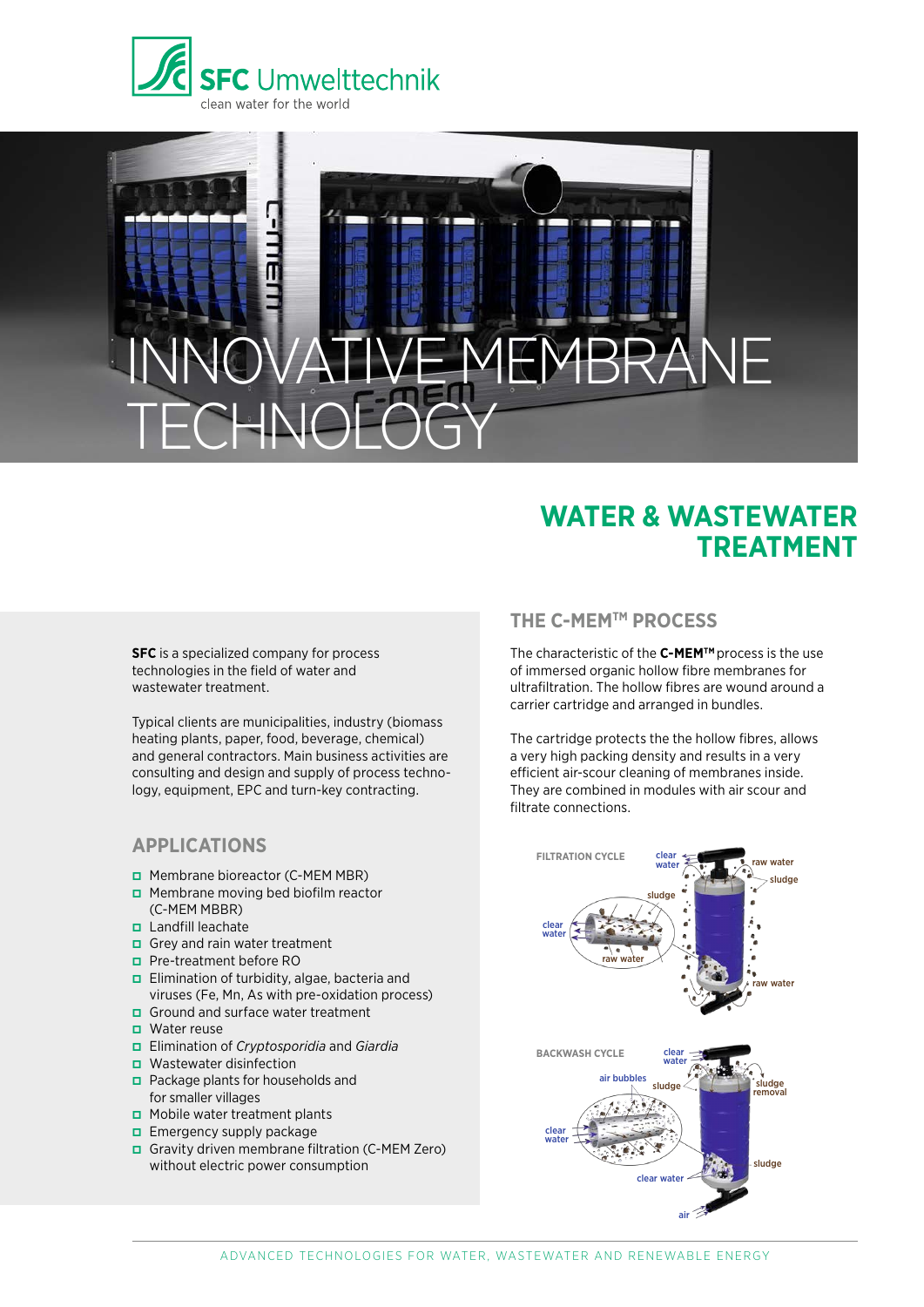#### **www.sfcu.at**



## **MEMBRANE FIBRE CHARACTERISTICS**

- pp Organic hollow fibres with outer diameter of 0.3 – 0.5mm
- **p** Average pore size 20.1 nm
- pp TMP ranges from 50 – 600 mbar (immersed application) up to 3 bar (pressurized application)
- **D** Clean water fluxes up to 300 l/m2.h **p** Homogeneous fibre gives higher integrity and longer lifetime
- pp Anti-fouling and permanently hydrophilic (no conservation of membranes necessary)

#### **C-MEMTM SYSTEM DESIGN**

The following components are generally required in a **C-MEMTM** plant:

- **P** Process tank into which the modules are immersed
- **p** Filtration pumps or gravitation system to produce the filtered water through the hollow fibres in "outside-in operation"
- $\Box$  Air scour blowers for cleaning the membranes
- $\Box$  CIP cleaning system
- $\Box$  Backwash or treated water tank
- **p** Selector for the improvement of biomass filtration properties (for MBR only)
- $\Box$  Control system

#### **MAIN ADVANTAGES**

The main advantage of the **C-MEMTM** cartridge is the much better cleaning possibility, hence higher flux.

- pp Air scour cleaning much more effective, less air required
- **□ C-MEM<sup>™</sup>** cartridge design allows cleaning chemicals to react without dilution
- **□ C-MEM<sup>TM</sup>** cartridges can be simply and individually replaced
- **p** Very robust fibres with anti-fouling properties
- $\Box$  High resistance to oxidative chemicals
- $\Box$  Does not require expensive "out of tank" pipework
- $\Box$  Easy access and maintenance
- $\Box$  Extremely compact applications, retrofitting of existing tanks possible





**C-MEMTM** Modules **C-MEM ZERO**